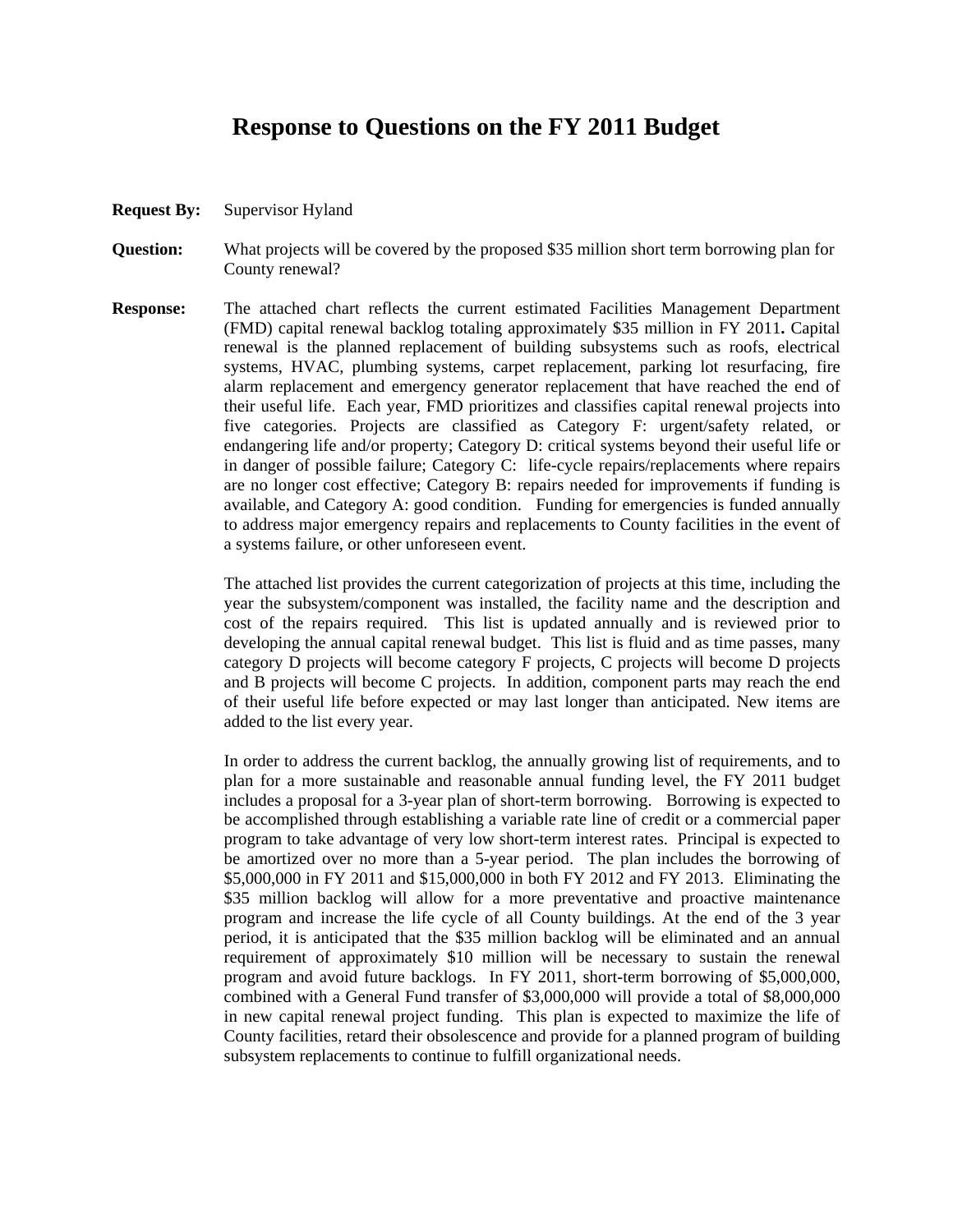## **Facilities Management FY 2011 Capital Renewal Backlog**

**NOTE: This list a live document and as time passes, lower category projects will move up to more critical categories. Also, components may reach the end of their useful life before expected or may last longer than anticipated. New items are added to the list every year.** 

| <b>CATEGORY LEGEND</b>                                                                   | <b>CATEGORY SUMMARY</b> |
|------------------------------------------------------------------------------------------|-------------------------|
| F = Life Safety/Imminent Failure                                                         | \$13,698,400            |
| D = Critical-Systems/Equipment Beyond Useful Life/Possible Imminent Failure              | \$9,510,000             |
| C = Life Cycle-Systems/Equipment Fast Approaching Useful Life/Repairs Not Cost Effective | \$8,475,000             |
| B = Extra \$\$\$/Needed Repairs/Replacement to Improve Building Conditions               | \$3,600,000             |
| <b>Subtotal Categories</b>                                                               | \$35,283,400            |
| <b>Emergency Systems Failures</b>                                                        | \$500,000               |
| <b>Total Requirements:</b>                                                               | \$35,783,400            |

| <b>CATEGORY</b> | <b>YEAR</b><br><b>INSTALLED</b> | <b>FACILITY NAME</b>           | <b>REPLACEMENT</b><br><b>DESCRIPTION</b> | <b>DEFICIENCIES</b>                                                                      | <b>ESTIMATE</b> |
|-----------------|---------------------------------|--------------------------------|------------------------------------------|------------------------------------------------------------------------------------------|-----------------|
| F               | 1991                            | <b>Clifton Fire Station</b>    | Replace underground                      | Aged and obsolete system. Expected life cycle of water                                   |                 |
|                 |                                 |                                | plumbing equipment                       | pumps is 15 years                                                                        | \$251,600       |
| F               | 1970                            | <b>ADC</b>                     | Electrical sub panels and                | Electrical system aged and obsolete, electrical system                                   |                 |
|                 |                                 |                                | aluminum feeders throughout              | unstable, imminent failure                                                               |                 |
|                 |                                 |                                | the original section                     |                                                                                          | \$150,000       |
| F               | 1960                            | Penn Daw Fire Station          | Replace electrical distribution          | Damage due to water leaks                                                                |                 |
|                 |                                 |                                | svstem                                   |                                                                                          | \$200,000       |
| F               | 1992                            | Herrity/Pennino Garage         | Repair and replace electrical            | Corroded                                                                                 |                 |
|                 |                                 |                                | conduit/ wiring/ lights in               |                                                                                          |                 |
|                 |                                 |                                | parking garages                          |                                                                                          | \$500,000       |
| F               | 1958                            | <b>Burke Station Road Main</b> | Replace HVAC components                  | Beyond useful life                                                                       |                 |
|                 |                                 | <b>Building</b>                |                                          |                                                                                          | \$340,000       |
| F               | 1992                            | Franconia Government           | HVAC, replace the 2 air                  | Casing and condensation drain pans are rusting                                           |                 |
|                 |                                 | Center                         | handlers in the boiler room              |                                                                                          | \$335,000       |
| F               | 1968                            | Springfield Warehouse          | Replace sprinkler heads                  | Replacement needed due to age                                                            | \$150,000       |
| F               | 1982                            | Jennings                       | Access for cooling tower                 | Code requirement, unsafe                                                                 | \$75,000        |
| F               | 1991                            | <b>Government Center</b>       | Replace main and branch                  | Pipe has rusted and corroded, leaking and failure is                                     |                 |
|                 |                                 |                                | lines of sprinkler system on             | possible                                                                                 |                 |
|                 |                                 |                                | parking level P1 (P2 funded in           |                                                                                          |                 |
|                 |                                 |                                | FY 2010)                                 |                                                                                          | \$350,000       |
| F               | 1982                            | Jennings                       | Access air handler                       | Code requirement                                                                         | \$75,000        |
| F               | 2002                            | South County Center            | Recaulk and replace through              | Flashing defects from original installation; unable to stop                              |                 |
|                 |                                 |                                | wall flashing                            | water leaks                                                                              | \$700,000       |
| F               | 1995                            | Herrity/Pennino Garage         |                                          | Sealant, caulking of expansion Concrete decking need recaulking. Concrete failing; leaks |                 |
|                 |                                 |                                | ioints                                   | and needs repairs.                                                                       | \$500,000       |
| F               | 1999                            | Massey Parking Garage A        |                                          | Sealant, caulking of expansion Concrete decking joints need recaulking and concrete      |                 |
|                 |                                 |                                | joints                                   | needs to be repaired, concrete falling, leaks on cars                                    | \$600,000       |

#### **Capital Renewal Projects Funded in FY 2011**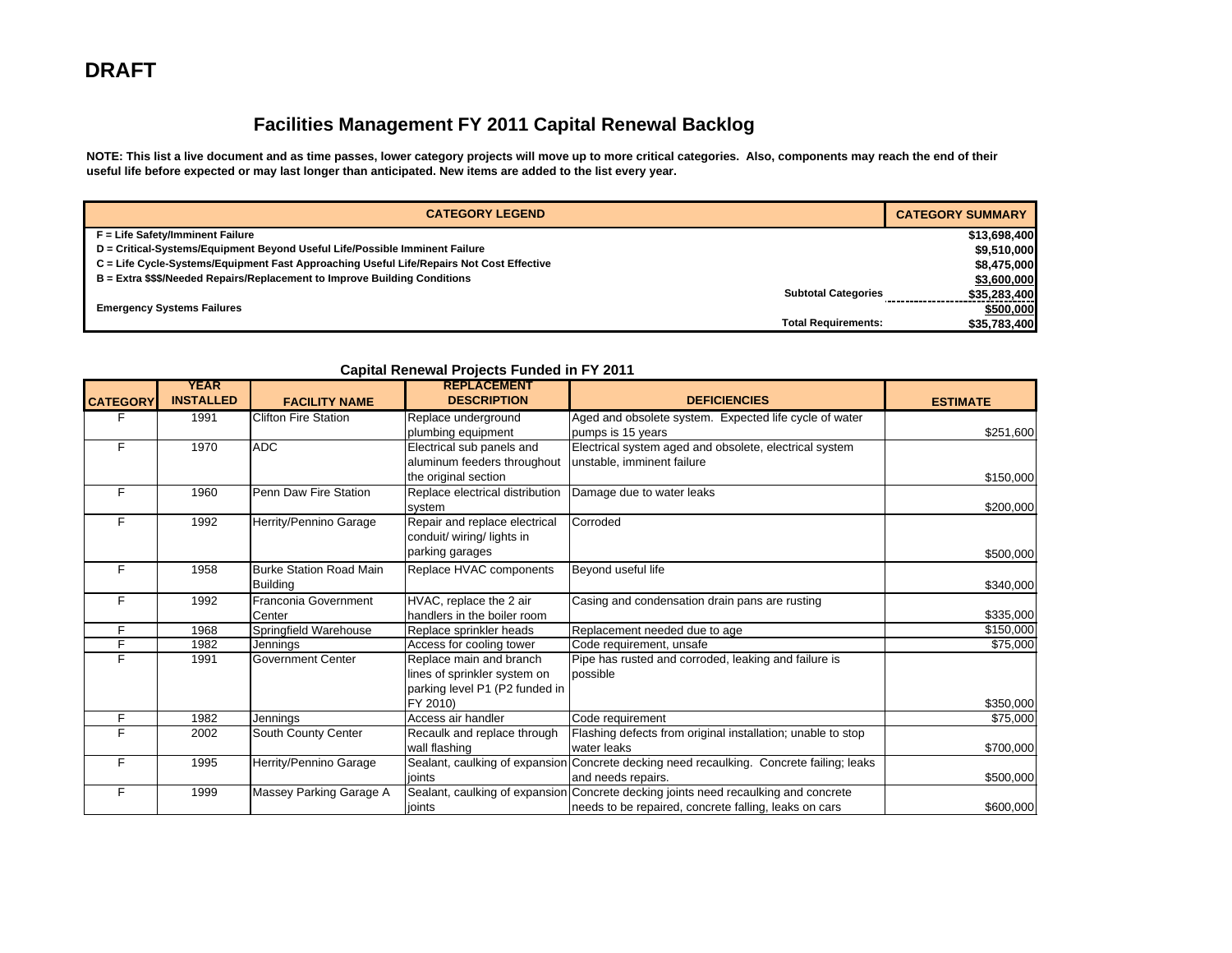### **DRAFT**

| <b>CATEGORY</b> | <b>YEAR</b><br><b>INSTALLED</b> | <b>FACILITY NAME</b>                                                                                             | <b>REPLACEMENT</b><br><b>DESCRIPTION</b>                     | <b>DEFICIENCIES</b>                                                                                                                          | <b>ESTIMATE</b> |
|-----------------|---------------------------------|------------------------------------------------------------------------------------------------------------------|--------------------------------------------------------------|----------------------------------------------------------------------------------------------------------------------------------------------|-----------------|
| F.              | 1982                            | Jennings Public Garage                                                                                           | ioints                                                       | Sealant, caulking of expansion Concrete decking joints need recaulking and concrete<br>needs to be repaired, concrete falling, leaks on cars | \$500,000       |
| F.              | 1985                            | <b>Reston Library</b>                                                                                            | Repave parking lot                                           | Pavement has deteriorated creating numerous pot holes<br>and softening of the sub-base (safety trip hazard). Past<br>useful life             | \$103,400       |
| F.              | 1976                            | <b>Gunston Fire Station</b>                                                                                      | Parking lot and ramps/aprons                                 | Correct drainage issues that create pending and icing in<br>winter (safety slipping hazard)                                                  | \$60,000        |
| F               | 1982                            | Jennings                                                                                                         | Access for generator                                         | Code requirement                                                                                                                             | \$75,000        |
| F               | 1971                            | Kings Park Library                                                                                               | Replace sidewalks/curb and<br>gutter                         | Sidewalks have spalted, and are uneven due to sinking and<br>cracking (safety tripping hazard)                                               | \$90,000        |
| F.              | 1961                            | <b>United Christian Ministries</b><br>(lease agreement requires<br>Fairfax County to conduct all<br>maintenance) | Repave parking lot                                           | Asphalt past useful life. Severe cracks and leaks; will also<br>correct drainage problems                                                    | \$75,000        |
| F.              | 2007                            | Fairfax City Library                                                                                             | Upgrade elevator                                             | Elevator out of warranty. Constant problems with elevator<br>hydraulic system - evaluate and upgrade system                                  | \$100,000       |
| F               | 1969                            | Sherwood Library                                                                                                 | Upgrade elevator and<br>associated electrical/fire<br>system | Equipment obsolete, parts unavailable, code upgrades<br>needed                                                                               | \$150,000       |
| F               | 1984                            | Police Heliport                                                                                                  | Replace generator                                            | Scheduled replacement                                                                                                                        | \$80,000        |
| F               | 1985                            | North County Government<br>Center                                                                                | Replace generator                                            | Scheduled replacement                                                                                                                        | \$80,000        |
| F               | 1990                            | Old Courthouse                                                                                                   | Replace Generator                                            | Scheduled replacement                                                                                                                        | \$100,000       |
| F               | 1982                            | Jennings                                                                                                         | Recaulk all windows and<br>expansion joints                  | Caulking has failed; water leaking into building; imminent<br>health and mold issue                                                          | \$350,000       |
| F               | 1991                            | <b>Government Center</b>                                                                                         | Repair roof overhangs;<br>recaulk entire building            | Damage due to water leaks                                                                                                                    | \$1,000,000     |
| F               | 1991                            | <b>Government Center</b>                                                                                         | Restroom restorations                                        | Replacement of selective restrooms tile floor, counter tops<br>and sink; floors tiles are cracking, breaking and dislodging                  | \$560,000       |
| F.              | 1990                            | Old Courthouse                                                                                                   | Fire alarm system                                            | Aged and obsolete system. Expected life cycle of system<br>is 15 years.                                                                      | \$400,000       |
| F               | 1982                            | Juvenile Holding                                                                                                 | Fire alarm system                                            | Aged and obsolete system. Expected life cycle of system<br>is 15 years.                                                                      | \$50,000        |

#### **Funded Category F Projects Total \$8,000,000**

| 1990 | <b>Old Courthouse</b>  | Replace HVAC Components             | Bevond useful life                                                                                                     | \$3,500,000 |
|------|------------------------|-------------------------------------|------------------------------------------------------------------------------------------------------------------------|-------------|
| 1951 | <b>Willston Center</b> | ADA, plumbing, bathroom<br>upgrades | Old, obsolete, out-of-code compliant. Assumes County will<br>continue to use facility.                                 | \$1,500,000 |
| 1951 | Willston Center        | Replace glass block in<br>windows   | Old and inefficient, sills have deteriorated and need to be<br>replaced. Assumes County will continue to use facility. | \$698,400   |
|      |                        |                                     | <b>Category F Subtotal</b>                                                                                             | \$5,698,400 |
| 1960 | Herndon Fire Station   | Roof holds water, leaks             | Roof beyond useful life; leaks and could fall; holds water                                                             | \$75,000    |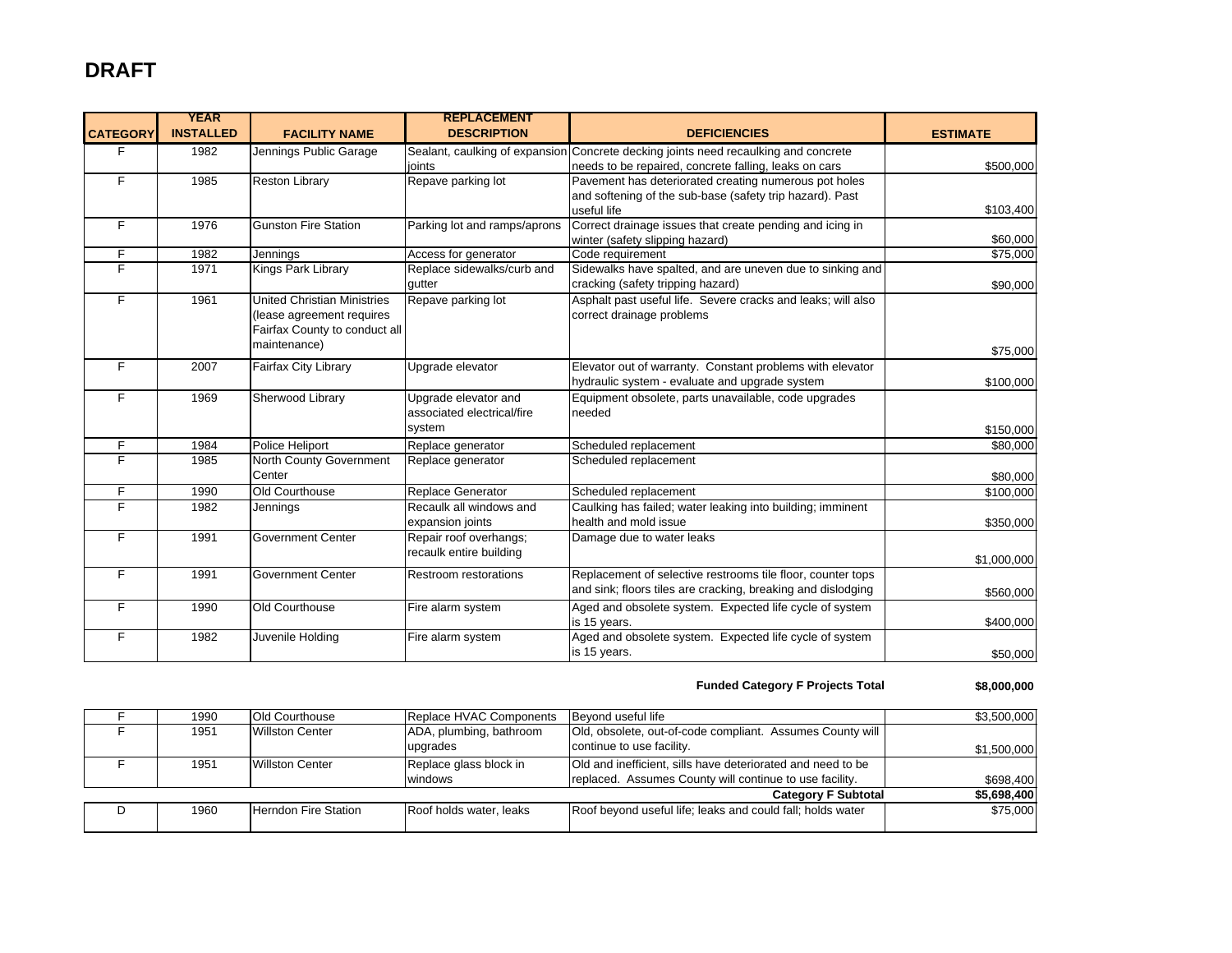|                 | <b>YEAR</b>      |                                     | <b>REPLACEMENT</b>                                            |                                                                                                                                                |                 |
|-----------------|------------------|-------------------------------------|---------------------------------------------------------------|------------------------------------------------------------------------------------------------------------------------------------------------|-----------------|
| <b>CATEGORY</b> | <b>INSTALLED</b> | <b>FACILITY NAME</b>                | <b>DESCRIPTION</b>                                            | <b>DEFICIENCIES</b>                                                                                                                            | <b>ESTIMATE</b> |
| D               | 1951             | <b>Whitman Annex</b>                | Fire alarm system                                             | Aged and obsolete system. Expected life cycle of system<br>is 15 years.                                                                        | \$60,000        |
| D               | 1969             | Sherwood Library                    | Fire alarm system                                             | Aged and obsolete system. Expected life cycle of system<br>is 15 years.                                                                        | \$100,000       |
| D               | 1990s            | Old Jail                            | Fire alarm system                                             | Aged and obsolete system. Expected life cycle of system<br>is 15 vears.                                                                        | \$50,000        |
| D               | 1990             | Lorton Library                      | Fire alarm system                                             | Aged and obsolete system. Expected life cycle of system<br>is 15 years.                                                                        | \$75,000        |
| D               | 1990s            | Old Jail                            | Fire alarm system                                             | Aged and obsolete system. Expected life cycle of system<br>is 15 years.                                                                        | \$50,000        |
| D               | 1991             | Clifton Fire Station & Town<br>Hall | Replace Fire Alarm                                            | Aged and obsolete system. Expected life cycle of system<br>is 15 years.                                                                        | \$75,000        |
| D               | 1992             | Franconia Government<br>Center      | Fire alarm system                                             | Aged and obsolete system. Expected life cycle of system<br>is 15 years.                                                                        | \$100,000       |
| D               | 1998             | <b>Mason Government Center</b>      | Fire alarm system                                             | This is a 12 year old system, however, experiencing<br>frequent breakdowns and repairs are becoming costly.                                    | \$100,000       |
| D               | 1985             | Pohick Library                      | HVAC, replace air handlers in<br>boiler room                  | Inefficient system not meeting the needs of a modernized<br>facility, manual switch over                                                       | \$100,000       |
| D               | 1995             | Herrity/Pennino Garage              | joints                                                        | Sealant, caulking of expansion Concrete decking joints need recaulking and concrete<br>needs to be repaired, concrete failing, leaks on cars   | \$500,000       |
| D               | 1992             | Pennino                             | Upgrade elevator and<br>associated electrical/fire<br>systems | Parts unavailable, code upgrades needed                                                                                                        | \$2,000,000     |
| D               | 1992             | Herrity                             | Upgrade elevator and<br>associated electrical/fire<br>systems | Parts unavailable, code upgrades needed                                                                                                        | \$2,000,000     |
| D               | 1989             | Jermantown Garage                   | Pavement repairs                                              | Pavement has failed, heavy truck area, repair, seal and<br>restripe                                                                            | \$320,000       |
| D               | 1970             | <b>ADC</b>                          | Replace carpet/tile                                           | Existing carpet and carpet tile have exceeded their useful<br>life                                                                             | \$95,000        |
| D               | 1992-1997        | Various Libraries                   | Replace carpet at Centreville,<br>Chantilly, Patrick Henry    | Experience significant traffic and are in need of<br>replacement                                                                               | \$250,000       |
| D               | 1970             | <b>ADC</b>                          | Replace wood tops at security<br>stations                     | Wooden countertops located in inmate dayrooms are<br>separating, creating gaps which become a breeding ground<br>for germs, health risk factor | \$75,000        |
| D               | 1970             | <b>ADC</b>                          | Concrete terrace<br>replacement/repairs                       | Delamination safety hazard                                                                                                                     | \$400,000       |
| D               | 1983             | <b>Pohick Fire Station</b>          | Repave Parking lot and<br>replace concrete<br>ramps/aprons    | Asphalt and concrete have deteriorated past useful life (will<br>continue to deteriorate under the weight of vehicles)                         | \$160,000       |
| D               | 1989             | Jermantown Garage                   | Repave remainder of parking<br>lot                            | Asphalt is severely deteriorated and past its useful life                                                                                      | \$350,000       |
| D               | 1988             | <b>McLean Fire Station</b>          | Replace Concrete Ramps and<br>Aprons (Front and Back)         | Spalling and cracked (will continue to deteriorate under the<br>weight of vehicles)                                                            | \$150,000       |
| D               | 1974             | <b>ADC East Wing</b>                | Boiler needs to be replaced                                   | Aged and obsolete system                                                                                                                       | \$100,000       |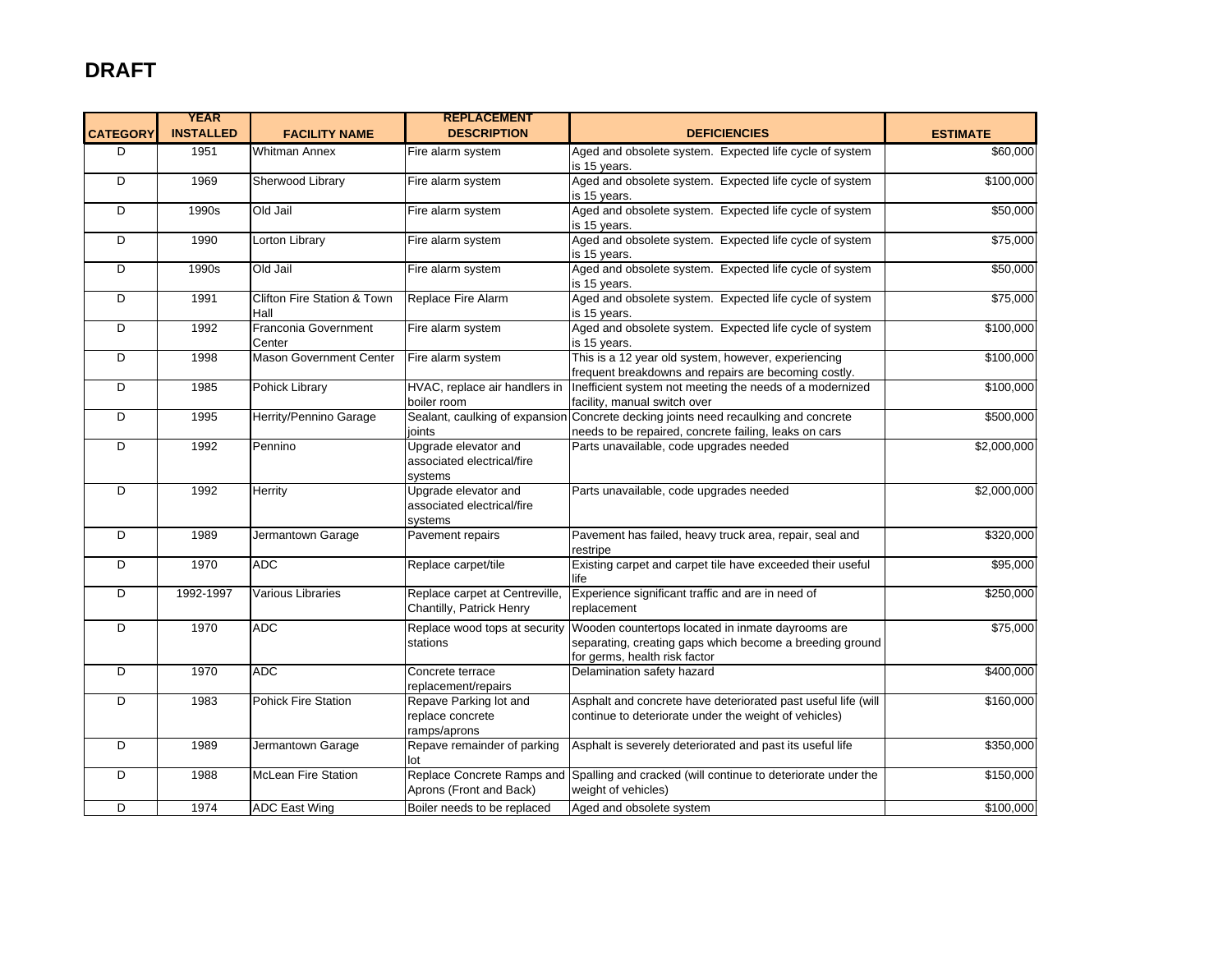### **DRAFT**

|                 | <b>YEAR</b>      |                                        | <b>REPLACEMENT</b>                             |                                                             |                 |
|-----------------|------------------|----------------------------------------|------------------------------------------------|-------------------------------------------------------------|-----------------|
| <b>CATEGORY</b> | <b>INSTALLED</b> | <b>FACILITY NAME</b>                   | <b>DESCRIPTION</b>                             | <b>DEFICIENCIES</b>                                         | <b>ESTIMATE</b> |
| D               | 1944             | <b>Gum Springs Community</b><br>Center | Roof Replacement                               | Roof beyond life and leaking                                | \$200,000       |
| D               | 1989             | <b>Chantilly Fire Station</b>          | Replace Generator                              | Scheduled replacement                                       | \$10,000        |
| D               | 1990             | Jermantown DVS                         | Replace Generator                              | Scheduled replacement                                       | \$15,000        |
| D               | 1974             | <b>ADC North</b>                       | Recaulk all windows and                        | Caulking has failed; water leaking into building; imminent  | \$350,000       |
|                 |                  |                                        | expansion joints                               | health and mold issue                                       |                 |
| D               | 1994             | New Beginnings                         | Replace HVAC mechanical                        | Equipment is old and past useful life                       | \$450,000       |
|                 |                  |                                        | components                                     |                                                             |                 |
| D               | 1961             | Burkeholder/Police Annex               | Windows                                        | Replace windows                                             | \$1,300,000     |
|                 |                  |                                        |                                                | <b>Category D Subtotal</b>                                  | \$9,510,000     |
| C               | 1992             | Jennings                               | Replace escalators                             | Approaching useful life                                     | \$500,000       |
| C               | 1951             | Murphy House (LCAC-                    | HVAC, replace boiler, pump,                    | Equipment is old and past useful life, has no fire alarm    | \$90,000        |
|                 |                  | Lorton Community Action                | and replace window AC with                     |                                                             |                 |
|                 |                  | Center)                                | central A/C forced air system                  |                                                             |                 |
|                 |                  |                                        | and install fire alarm                         |                                                             |                 |
| C               | 1991             | <b>Government Center</b>               | Repair/replace brick pavers                    | Uneven, tripping hazard                                     | \$65,000        |
| $\overline{C}$  | 1963             | <b>Lillian Carey</b>                   | Replace HVAC roof top units,                   | Aged and obsolete system, failure would cause a closure to  | \$100,000       |
|                 |                  |                                        | install Energy Management                      | the facility, repairs not cost effective                    |                 |
|                 |                  |                                        | and Control System (EMCS)                      |                                                             |                 |
| $\mathsf C$     | 1976             | <b>Bailey's Community Center</b>       | Replace HVAC roof top units                    | Aged and obsolete system, failure would cause a closure to  | \$150,000       |
|                 |                  |                                        | and upgrade electrical system,                 | the facility, repairs not cost effective                    |                 |
|                 |                  |                                        | install Energy Management                      |                                                             |                 |
|                 |                  |                                        | and Control System (EMCS)                      |                                                             |                 |
|                 |                  |                                        |                                                |                                                             |                 |
| $\mathsf{C}$    | 1963             | <b>Lillian Carey</b>                   | Replace roof                                   | Aged and obsolete system, failure would cause a closure to  | \$150,000       |
|                 |                  |                                        |                                                | the facility, repairs not cost effective                    |                 |
| C               | 1982             | Juvenile Detention                     | Replace chiller                                | Aged and obsolete system                                    | \$250,000       |
| C               |                  | <b>Burkeholder Annex</b>               | Replace individual A/C units                   | Aged and obsolete system, repairs not cost efficient        | \$200,000       |
| $\overline{c}$  | 1960             | Herndon FS                             | Replace windows                                | 50 year old windows, numerous leaks and single pane, lead   | \$100,000       |
|                 |                  |                                        |                                                | paint. Pending final decision on future of Fire Station.    |                 |
|                 |                  |                                        |                                                |                                                             |                 |
| $\mathsf{C}$    | 1950             | <b>Hollin Hall</b>                     | Replace windows                                | 50 year old windows, numerous leaks and single pane, lead   | \$500,000       |
|                 |                  |                                        |                                                | paint                                                       |                 |
| C               | 1969             | Sherwood Library                       | Second floor windows need to Aged and obsolete |                                                             | \$50,000        |
|                 |                  |                                        | be replaced                                    |                                                             |                 |
| C               | 2002             | South County Center                    | Recaulk and replace through                    | Flashing defects from original installation; unable to stop | \$700,000       |
|                 |                  |                                        | wall flashing                                  | water leaks                                                 |                 |
| C               | 1989             | Jermantown Garage                      | Re-paint complete interior and                 | Industrial usage discolors paint surfaces which affects     | \$110,000       |
|                 |                  |                                        | exterior                                       | lighting levels                                             |                 |
| $\mathsf{C}$    | 1972             | West Ox Garage                         | Replace siding on main bldg                    | Industrial usage discolors paint surfaces which affects     | \$560,000       |
|                 |                  |                                        | and fuel canopy, re-paint                      | lighting levels                                             |                 |
|                 |                  |                                        | interior                                       |                                                             |                 |
| C               | 1984             | <b>Merrifield Fire Station</b>         | Replace electrical distribution                | Panels and sub panels are filled to capacity and are        | \$300,000       |
|                 |                  |                                        | system, main and sub panels                    | overloaded, no spare capacity for new equipment             |                 |
|                 |                  |                                        |                                                |                                                             |                 |